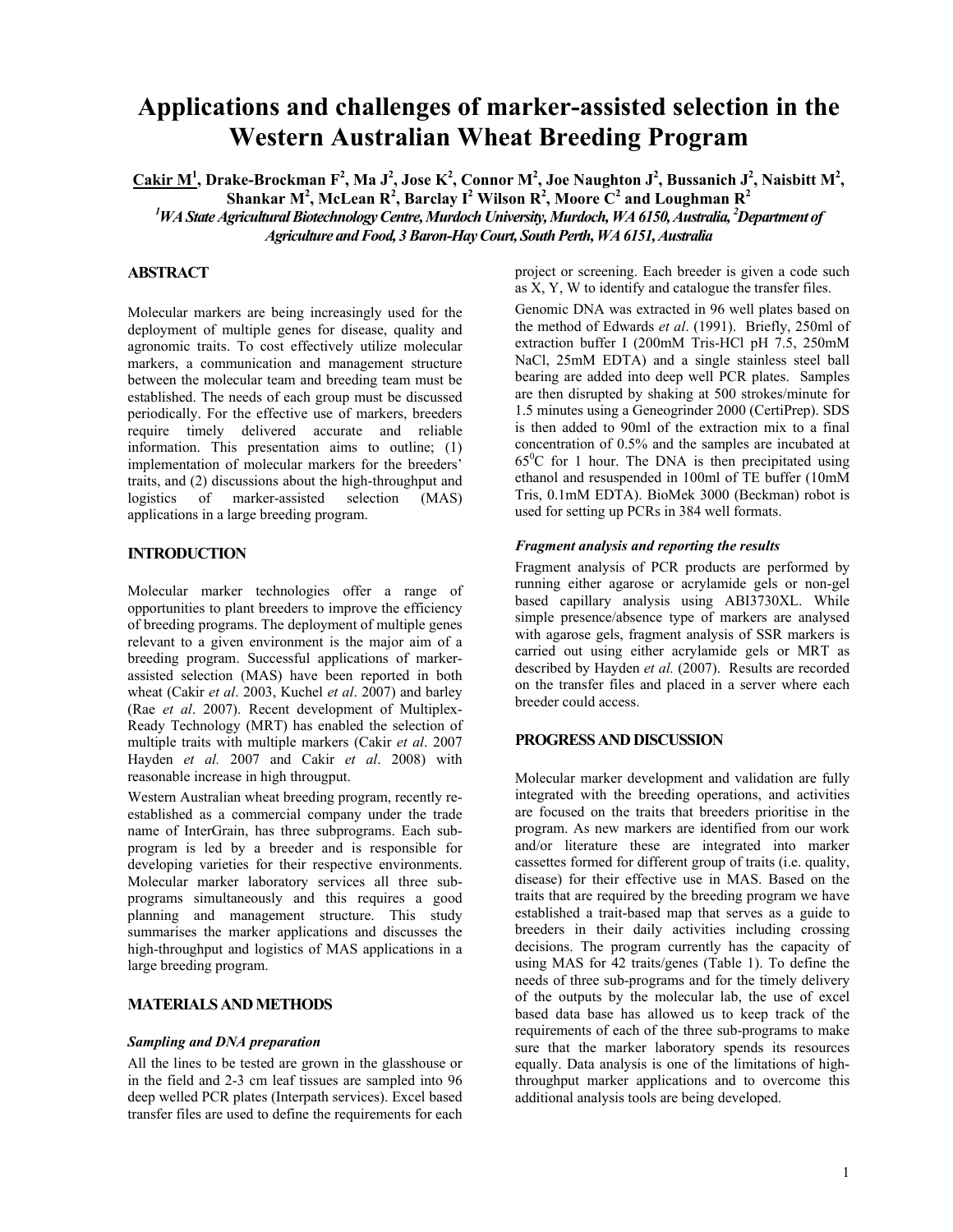|    | Marker/trait       | Chro.<br>loc |    | Marker/trait       | Chro.<br>loc    |
|----|--------------------|--------------|----|--------------------|-----------------|
| 1  | Bx7                | 1BL          | 22 | Lr47               | 7AL             |
| 2  | Bo1                | 7BL          | 23 | Lr9                | 6BL             |
| 3  | Flour Color        | 7AL          | 24 | <b>PHS</b>         | 3BL             |
| 4  | Al(Almt1)          | 4DL          | 25 | <b>PHS</b>         | 4AL             |
| 5  | BGGP(protein)      | 6BS          | 26 | PinA               | 5DS             |
| 6  | 1B/1R              | 1BL          | 27 | PPO                | 2AL             |
| 7  | <b>BYDV</b>        | 7DL          | 28 | <b>PPO</b>         | 2DL             |
| 8  | Cre 1              | 2BL          | 29 | Rht1               | 4BS             |
| 9  | Cre3               | 2DL          | 30 | Rht <sub>2</sub>   | 4DS             |
| 10 | <b>GBSS Null4A</b> | 4AL          | 31 | Rht8               | 2DS             |
| 11 | <b>GBSS Null7A</b> | 7AS          | 32 | Sr2                | 3 <sub>BS</sub> |
| 12 | <b>GBSS Null7D</b> | 7DS          | 33 | Sr22               | 7AL             |
| 13 | Imi B8             | 6D           | 34 | Sr26               | 6AS             |
| 14 | Imi FS2            | 6DL          | 35 | Sr30               | 5DL             |
| 15 | Imi K42            | 6A           | 36 | Sr32               | 2BL             |
| 16 | <b>LMA</b>         | 7BL          | 37 | Sr33               | 1DS             |
| 17 | Lr13/Lr23          | 2BS          | 38 | Sr36               | 2BS             |
| 18 | Lr19/Sr25          | 7DL          | 39 | <b>VPM</b>         | 2AS             |
| 19 | Lr24/Sr24          | 3DL          | 40 | <b>Yellow Spot</b> | 5BL             |
| 20 | Lr34/Yr18          | 7DS          | 41 | Yr10               | 1 <sub>BS</sub> |
| 21 | Lr46/Yr29          | 1BL          | 42 | Yr34               | 5AL             |

**Table 1. The list and chromosome locations of markers/traits.**

|        |  | Table 2. Progress in the MAS program in the last five |  |
|--------|--|-------------------------------------------------------|--|
| years. |  |                                                       |  |

| Year | No. of traits/genes | No. of assays |
|------|---------------------|---------------|
| 2003 | 13                  | 13277         |
| 2004 | 17                  | 14888         |
| 2005 | 24                  | 23254         |
| 2006 | 38                  | 28385         |
| 2007 | 42                  | 35000         |

## *Progress in MAS*

The program has steadily increased the use of MAS in the last five years from about 13000 to 35000 (Table 2). These improvements were mainly due to:

Establishment of excellent working relationship between molecular staff and breeding staff

Better management of lab staff

Development of transfer files for processing of samples and reporting results

Establishment of a plate-based sampling and improvement in DNA extraction protocols

Increase use of Multiplex Ready Technology (MRT)

Development of "Marker Wizard", an excel based database, for achieving:

- A quota system for 3 sub-breeding group (long season, short season and soft wheat)
- I dentifying peak and off-peak periods

 $\blacksquare$  Integrating a weighing factor for each trait analysis based on the complexity of the trait and or/marker

# *MAS applications*

MAS and more traditional screening methods are seen as complementary, and both are utilised depending on the breeding generation.

*Marker assisted selection is applied in four major areas as follows:* 

1*. Parent selection from complex cross F1s and heterogeneous donors* 

Seventy-percent of MAS applications is for the selection of parental lines in crossing programs, particularly screening of  $F_1$ s in backcross and top-cross situations. The efficiency over conventional crossing strategies is the greatest where crossing targets multiple traits, and particularly in tracking recessively inherited traits where the need for progeny testing is removed.

#### 2*. Pyramiding Resistance genes.*

MAS for pyramiding genes is especially used for rust and herbicide tolerance genes. The wheat breeding program currently has a major effort in upgrading resistance to the three rusts. Future aims to produce cultivars with multiple effective genes to each of the three rusts to reduce the risk of development and multiplication of new rust races via simple step-wise mutations or somatic hybridization, resulting in loss of effectiveness of resistance genes.

3. *Population enrichment in accelerated breeding systems*

The DAFWA breeding program has integrated MAS in both the  $F<sub>2</sub>$  bulk progeny and single seed descent breeding systems. The program has achieved the greatest efficiency by selection as early as possible in the breeding process, but this is also where number of individual lines is the greatest. As the affordability, throughput and range of assays improves the amount of screening the breeding program can do in  $F_2$  and  $F_3$ generations, and in the  $\overline{F_5}$  and  $\overline{F_6}$  generations after reselection will increase significantly. Effective selection at early generations increases the overall efficiency of the breeding process as lines entering expensive replicated, multi-site yield trials are more targeted and have a greater probability of success.